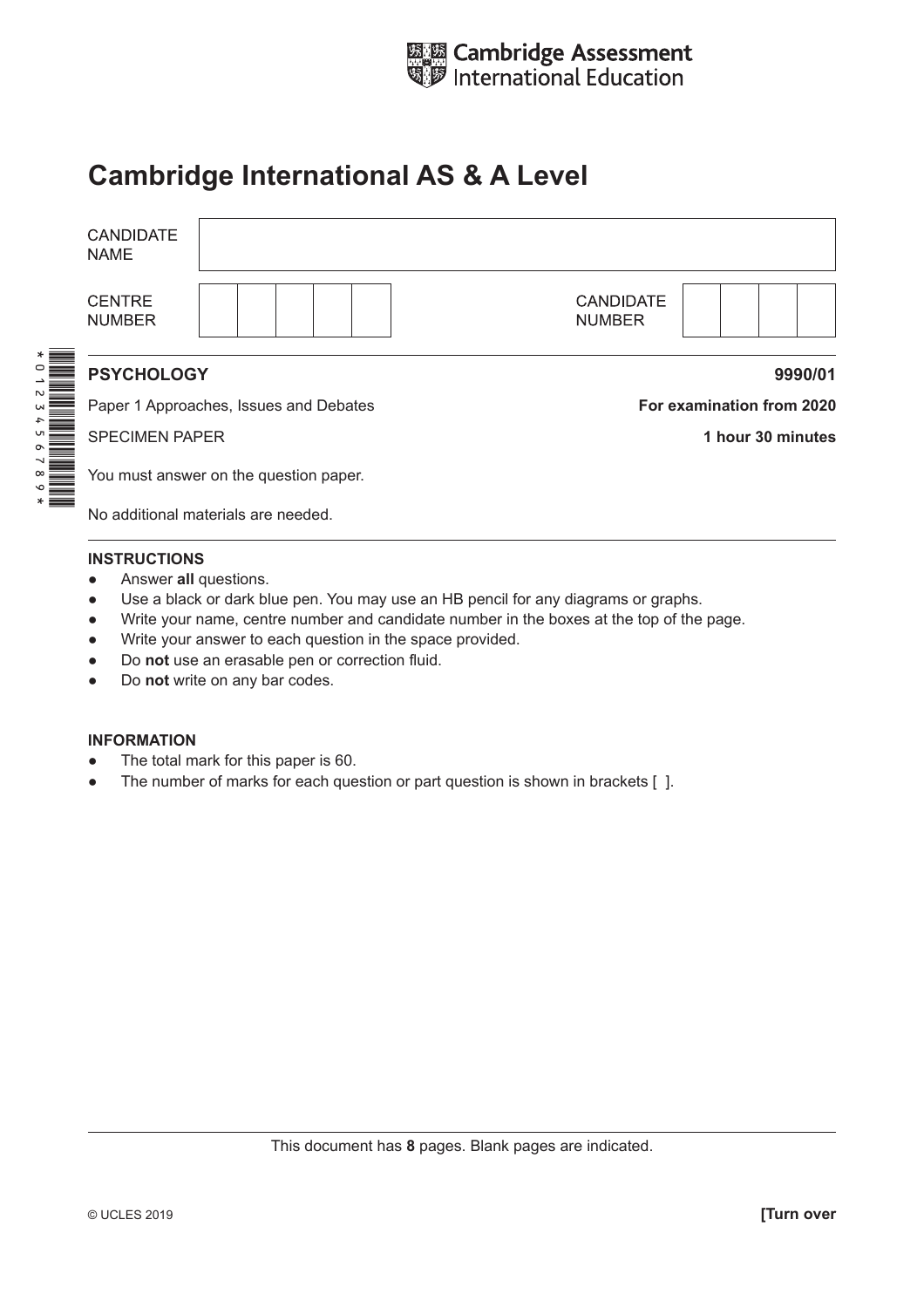$\overline{2}$ 

## Answer all questions.

State one aim from the study by Dement and Kleitman (sleep and dreams).  $\mathbf{1}$ 

 $\overline{2}$ Identify which one of the following statements is not true of Dement and Kleitman's observations of REM sleep.



Eye movements are more frequent in dreams about distant objects.

People may make movements, e.g. foot twitches, while dreaming.



The sleeper's eyes move in REM sleep.

There are usually several REM sleep periods per night.

 $[1]$ 

- $\overline{3}$ From the study by Laney et al. (false memory):
	- (a) Explain why the study was carried out.

(b) Describe what the participants were told about the purpose of the study before it began.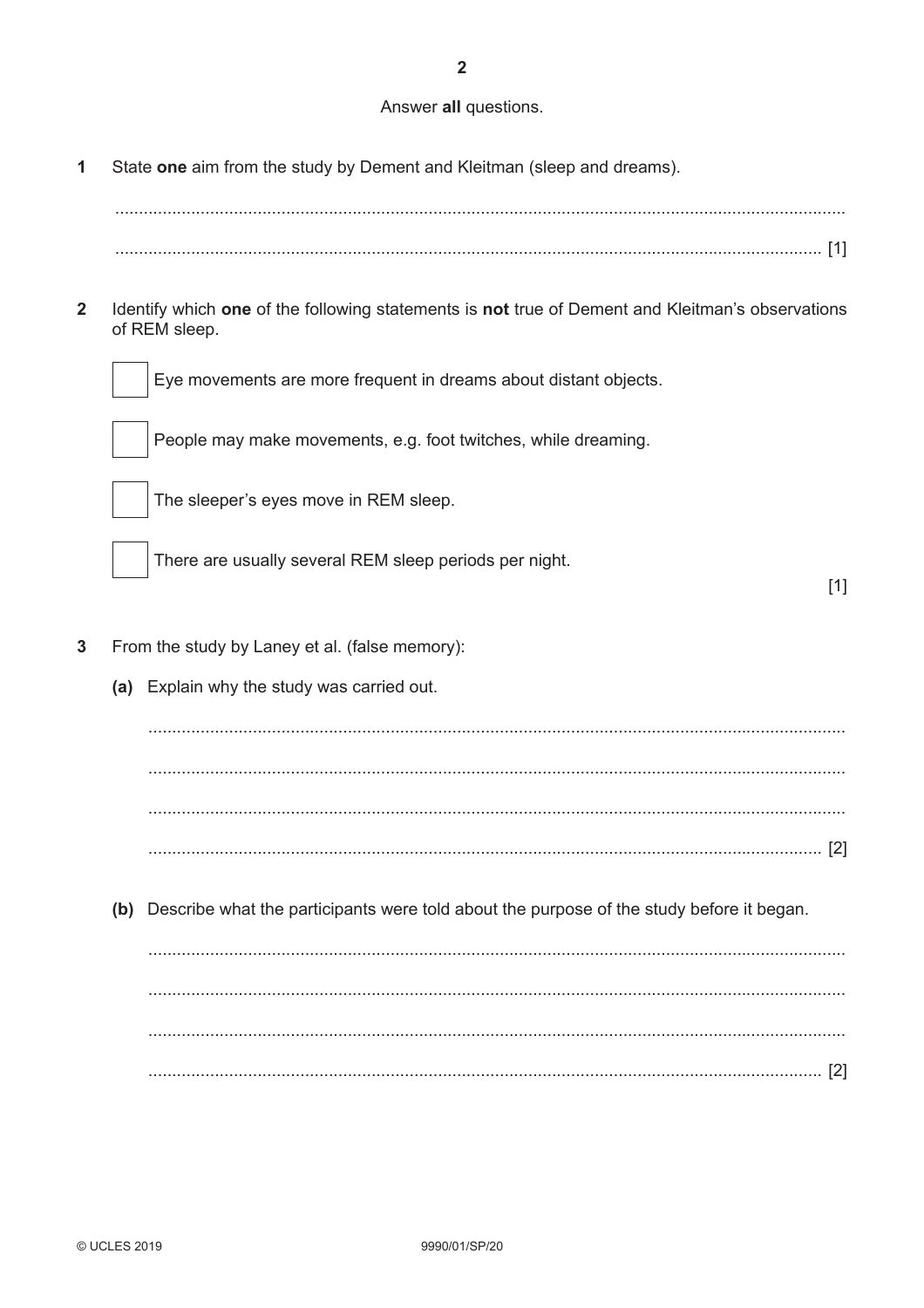(c) Explain why the participants were not told that the study was about false memories when they arrived at the laboratory.

- The study by Baron-Cohen et al. (eyes test) used adult participants, although similar studies have  $\boldsymbol{\Lambda}$ used children.
	- (a) Describe one methodological problem that could arise if child participants were used in this study.

(b) Explain one useful application of the findings, if child participants were used in this study.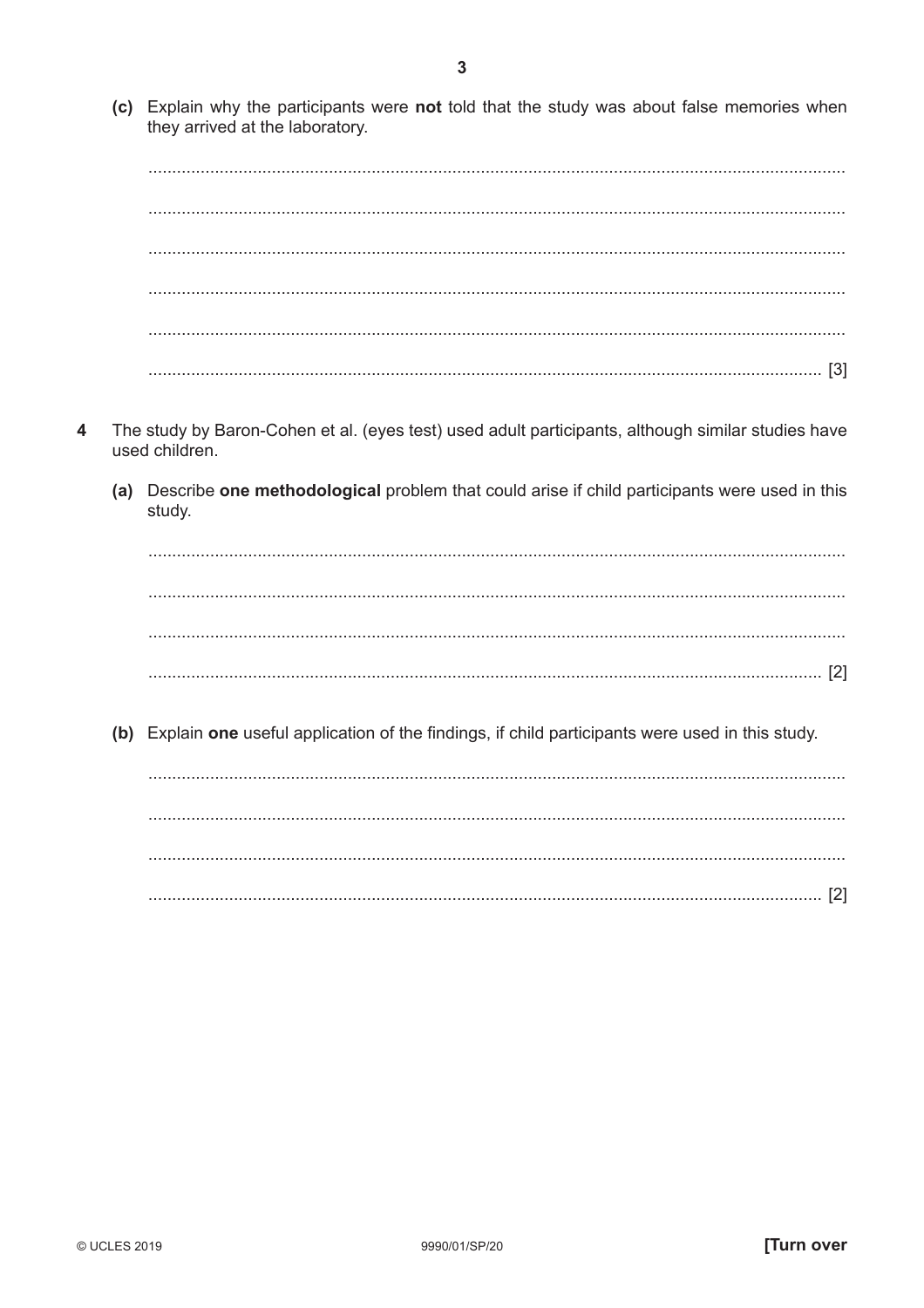(a) Describe the conclusions from the study by Bandura et al. (aggression). 5

(b) Explain two ways in which the learning approach is different from the social approach. Use the study by Bandura et al. as an example of the learning approach.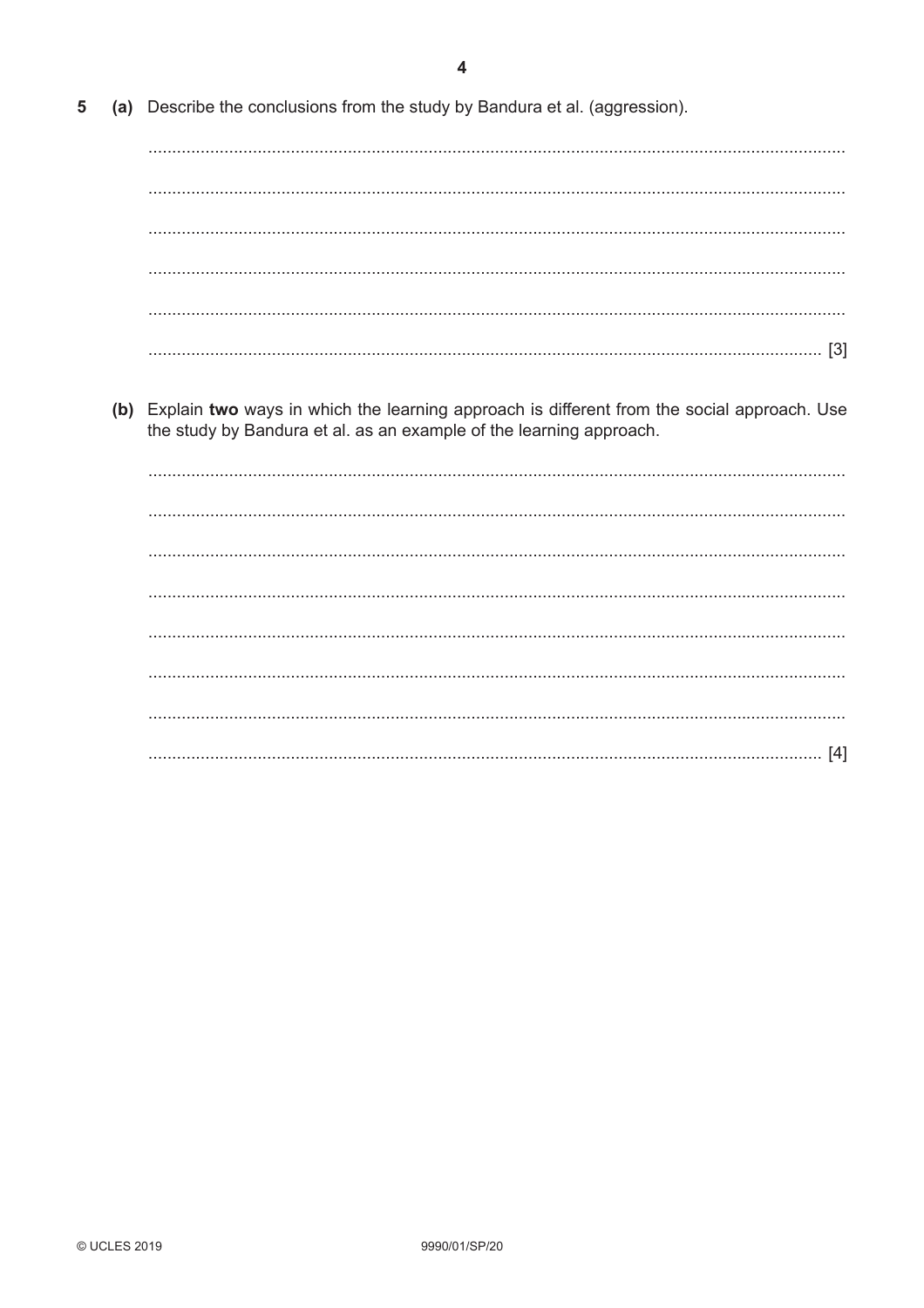(a) Describe one aim from the study by Saavedra and Silverman (button phobia). 6

(b) Explain how two results from the study by Saavedra and Silverman relate to the aim you have described in part (a).

 $\overline{7}$ Studies in cognitive psychology could be used to help workers doing repetitive jobs who find it hard to concentrate.

Describe how the results of the study by Andrade (doodling) could be applied to help with this problem.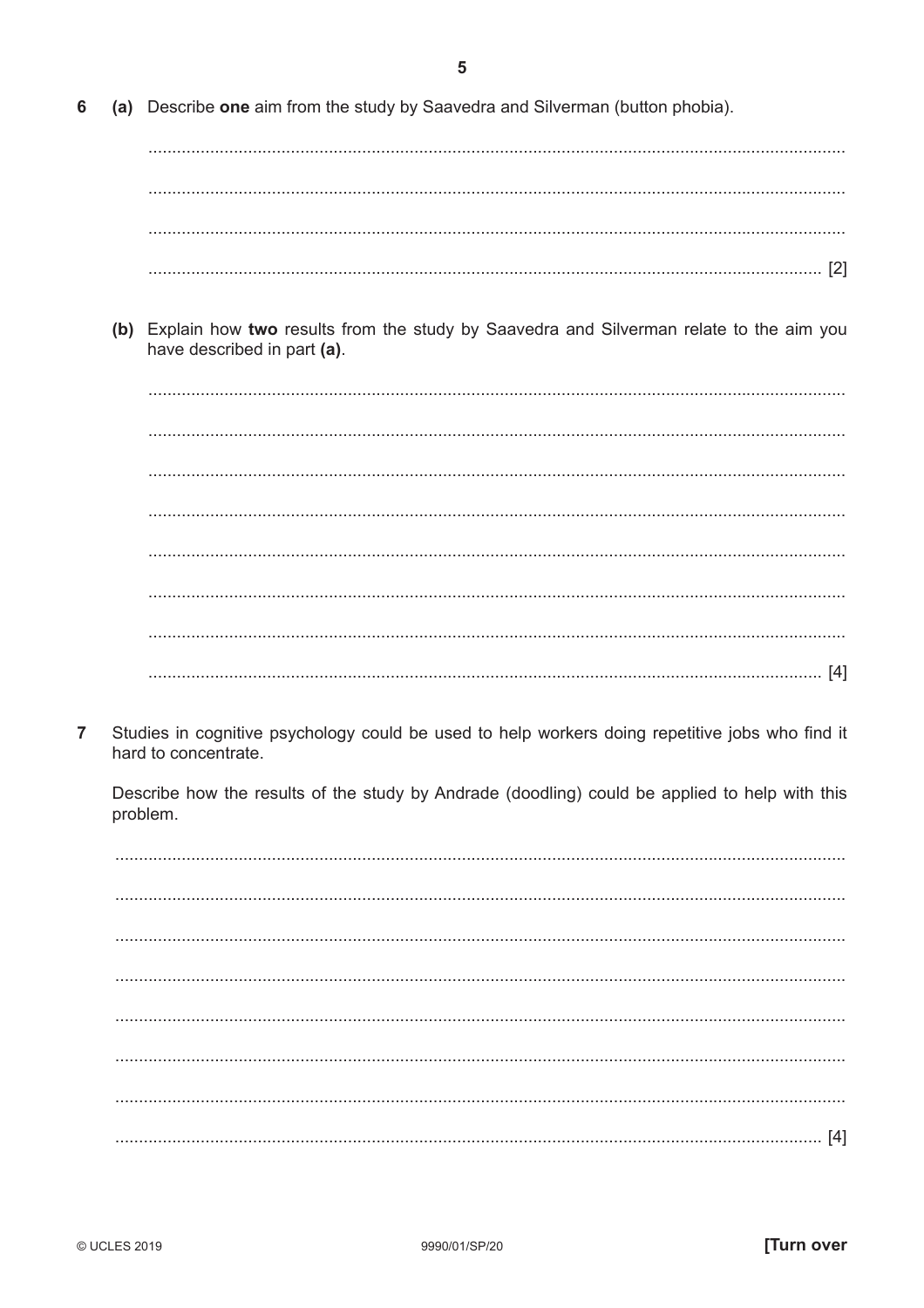8 According to Milgram, his study on obedience produced two surprising findings.

Describe both of these surprising findings.

9 The study by Canli et al. used a brain scan.

Explain why brain scans are used in the biological approach to psychology. Use an example in your answer.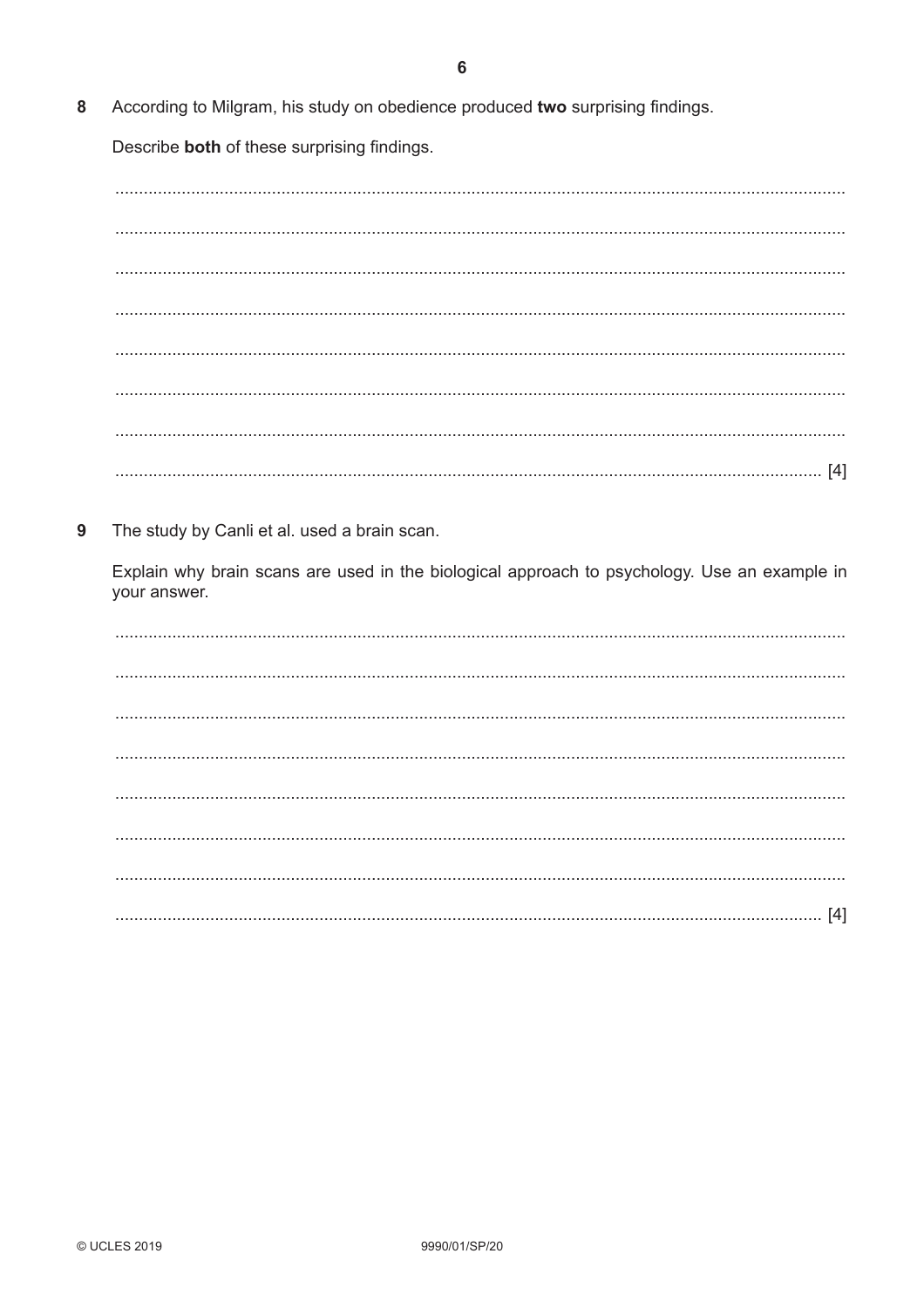|  | 10 From the study by Piliavin et al. (subway Samaritans):           |
|--|---------------------------------------------------------------------|
|  | (a) Outline two aims of the study.                                  |
|  |                                                                     |
|  |                                                                     |
|  |                                                                     |
|  |                                                                     |
|  |                                                                     |
|  |                                                                     |
|  |                                                                     |
|  |                                                                     |
|  |                                                                     |
|  |                                                                     |
|  | (b) Discuss at least two strengths and two weaknesses of the study. |
|  |                                                                     |
|  |                                                                     |
|  |                                                                     |
|  |                                                                     |
|  |                                                                     |
|  |                                                                     |
|  |                                                                     |
|  |                                                                     |
|  |                                                                     |
|  |                                                                     |
|  |                                                                     |
|  |                                                                     |
|  |                                                                     |
|  |                                                                     |
|  |                                                                     |
|  |                                                                     |
|  |                                                                     |
|  | [8]                                                                 |
|  | .                                                                   |